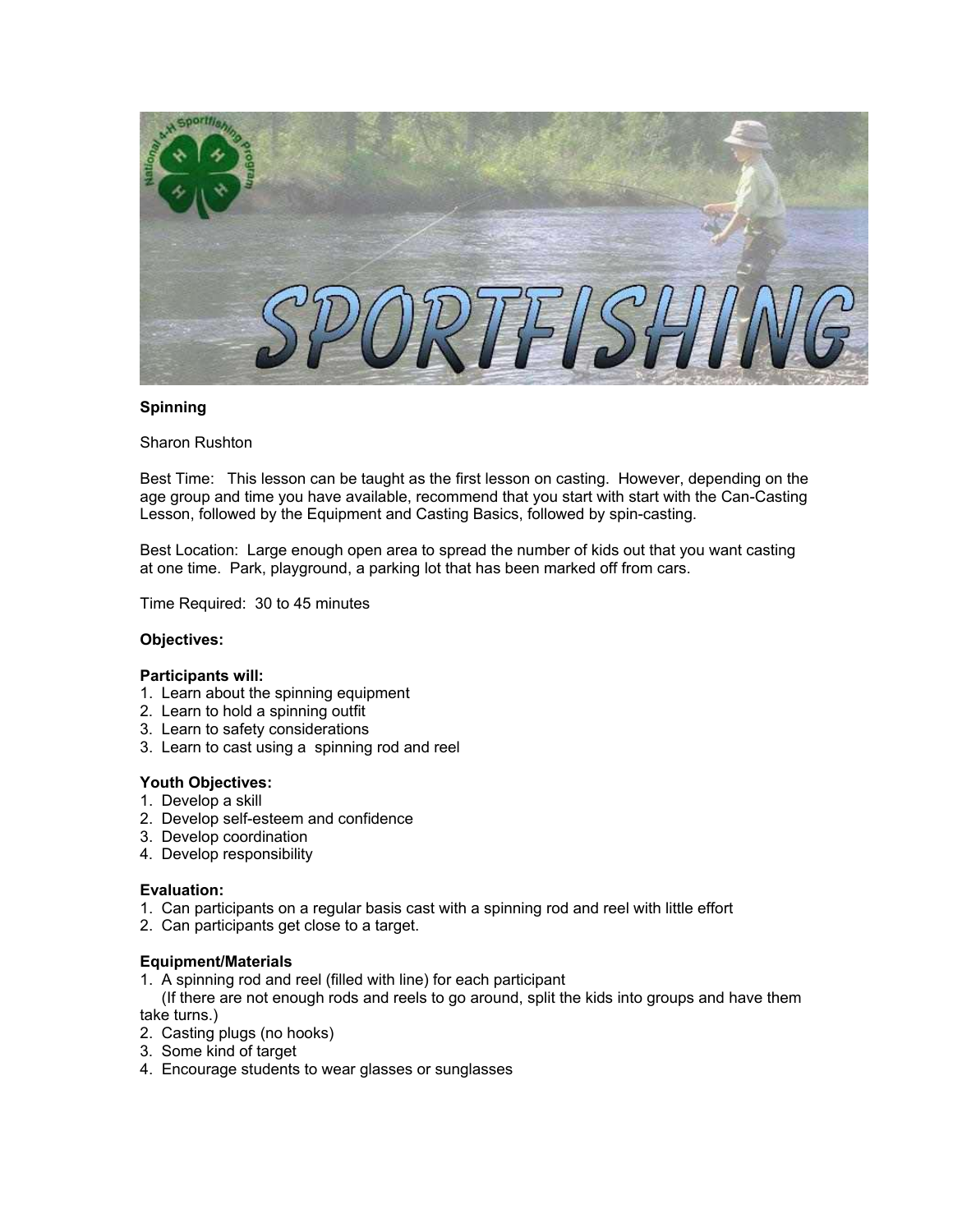Safety Considerations: A flying casting plug is the greatest safety consideration particularly if it should hit someone's eye. A casting plug hitting someone on the body can also cause a bruise. The ends of rods can also poke into someone if participants are not careful. Have participants follow safety rules.

## **Outline**

- 1. Spinning Equipment
- 2. Safety Considerations
- 3. Grip
- 4. The Drag
- 5. Overhead Cast
	- a. Stance
	- b. Cast
	- c. Retrieval
- 6. Other Casts
- 7. Avoiding line problems with the spinning reel

**Summary Activity:** Have participants practice the overhead cast casting at a variety of targets.

## **Narrative**

## **Spinning Equipment**

The spinning reel is often referred to as an "open face reel," since the line and spool are exposed at the front of the reel. The spinning reel's spool is primarily stationary on both the cast and the retrieve, except that it does oscillate up and down as the bail turns allowing the line to wind evenly on the spool rather than piling it up in one spot. It is the momentum of the cast lure which pulls line from the spool.

Spinning reels are properly mounted under the rod. Sometimes you'll see people using spinning reels with the reel on top (Former President George Bush). Today, most reels have handles that are easily changed for left handers, but many left handers prefer to just turn the outfit over with the reel on top. Spinning rods have a straight handle with large line guides that are on the bottom.

Casting with a spinning outfit is similar to using spin-cast equipment. Some people find it just as easy as spin-cast and others just a little more difficult. Spinning rods and reels allow for more line to be quickly peeled off the reel, allowing for casting longer distances.

Line is freed for casting when the bail wire is opened, either mechanically or manually. After making a cast, turning the reel handled normally trips the bail and allows the line to be retrieved. If turning the handled does not engage the bail, you can trip in manually.

Spinning rod and reels permits the casting of lighter lures, further, with less effort. Many freshwater spin-cast and spinning reels are limited to 10 pound test line and under. They used to be limited also to monofilament line but new developments in line have given the angler greater choices.

Spinning and spin-cast are preferable over the bait-cast in windy situations.

## **Safety Considerations Before the Cast**

Participants need to learn that they have to take responsibility for their actions. Casting plugs can hurt but once hooks are added great pain can be inflected if someone does not get in the habit of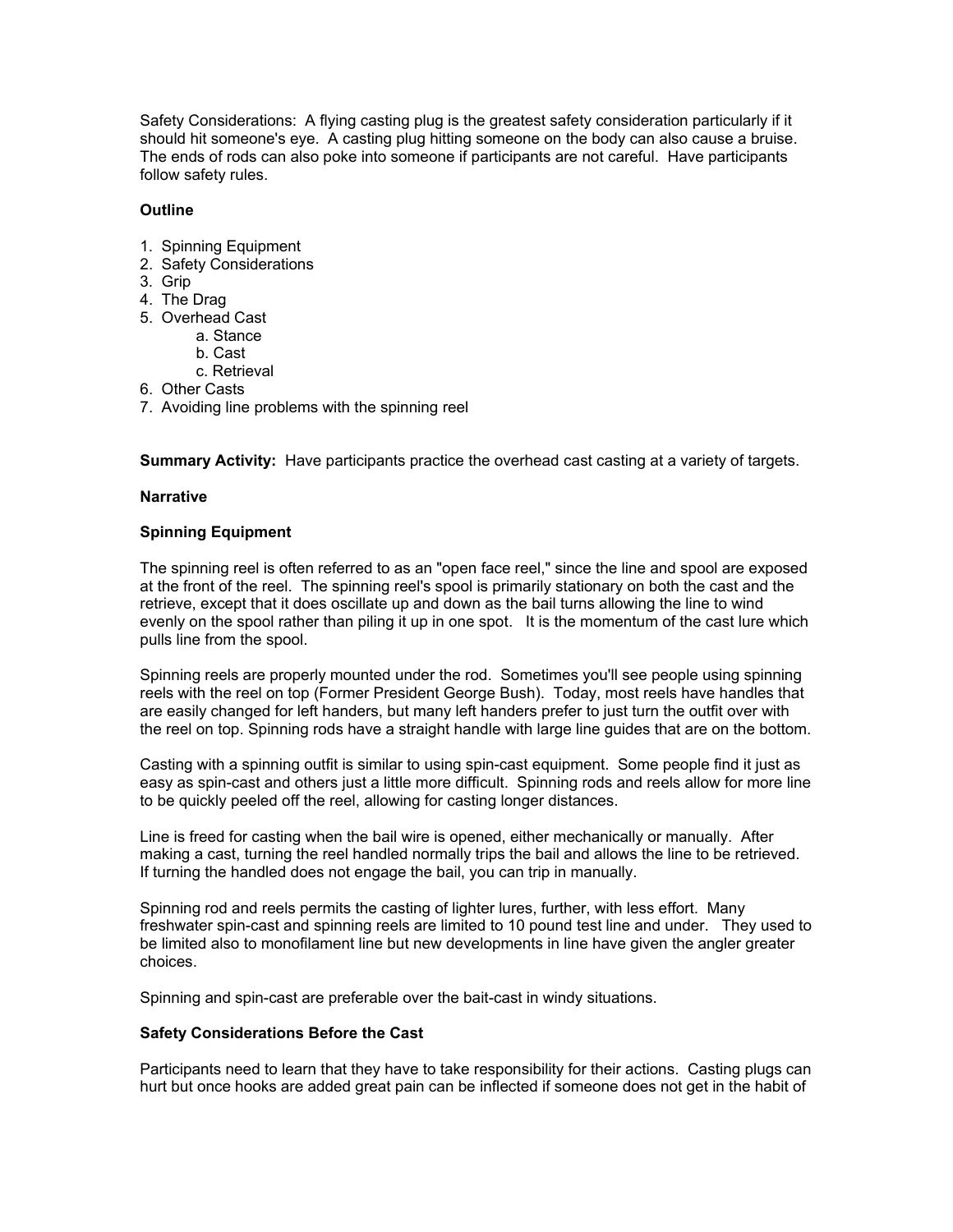paying attention to where there plug is at all times. An angler needs to be aware of where his/her plug behind, overhead and in front.

The back cast is the greatest concern. Fishermen get so intense about where they are going to cast to that they sometimes forget to look behind them to see if their back cast is going to hit someone or get hung in a tree. When you are fishing from the bank, someone may come up behind to watch you or just be causally walking by. When in a boat, most anglers know their partner(s) are there, but don't realize that their back cast can reach their partner(s).

On the forward cast most anglers are aware of other people, but sometimes forget about power lines and overhanging trees. Be cautious also of throwing over someone else's line.

Once the cast has been made, the plug can get hung up including during practice. Caution, participants about putting too much pressure to retrieve the snagged plug. Once it comes loose it can shoot back like a bullet and hurt whomever it hits.

## **Grip**

The first step in casting is properly gripping the rod and reel.

(Everyone's reel should be equipped with line, appropriately threaded through the line guides with a casting plug tied to the end of the line. If the equipment is not set up have the participants assist in threading their own line and tying on their own casting plug.)

1. Place the reel stem between your second and third fingers. Your thumb should be on top of the handle and your forefinger extended to touch the spool cover.

2. With your other hand, rotate the reel's cowling until the line roller is directly beneath your extended forefinger.

3. Pick up the line in front of the roller with your forefinger. Hold the line with a relaxed finger, but do not hold it against the rod handle.

4. Open or cock, the reels bail with your other hand. Some reels have a lever so you can grasp the line and open the bail in one motion.)

## **Drag**

All reels have an adjustment called a drag that controls how easily the line is pulled off the reel. The drag on a spinning reel can be located in different positions depending on the brand. Some drags are on the spool head, others are on the back or underneath the reel toward the back of the reel. Follow the directions that come with your reel to set the drag correctly.

Your drag should be set loosely while in storage, so when you pick up the rod for the first time it will be important to adjust the drag. When practicing, it is good to have the drag set so that you can pull the line out with a little tug. If you are using actual targets like Yard Sharks, participants will learn quickly to adjust their drags or they will not be able to reel in their catch.

When fishing, you need to adjust your drag according the line size, to the type of fish you plan to catch, and the environment that you are in. If you are fishing with light line, you may need your drag set a little looser than you will with heavier line. If you are fishing for a fish where you have to set the hook solidly, then you'll need a tighter drag set than fishing for fish such as bluegill or trout.

With experience, you'll learn how to adjust drag setting for different situations.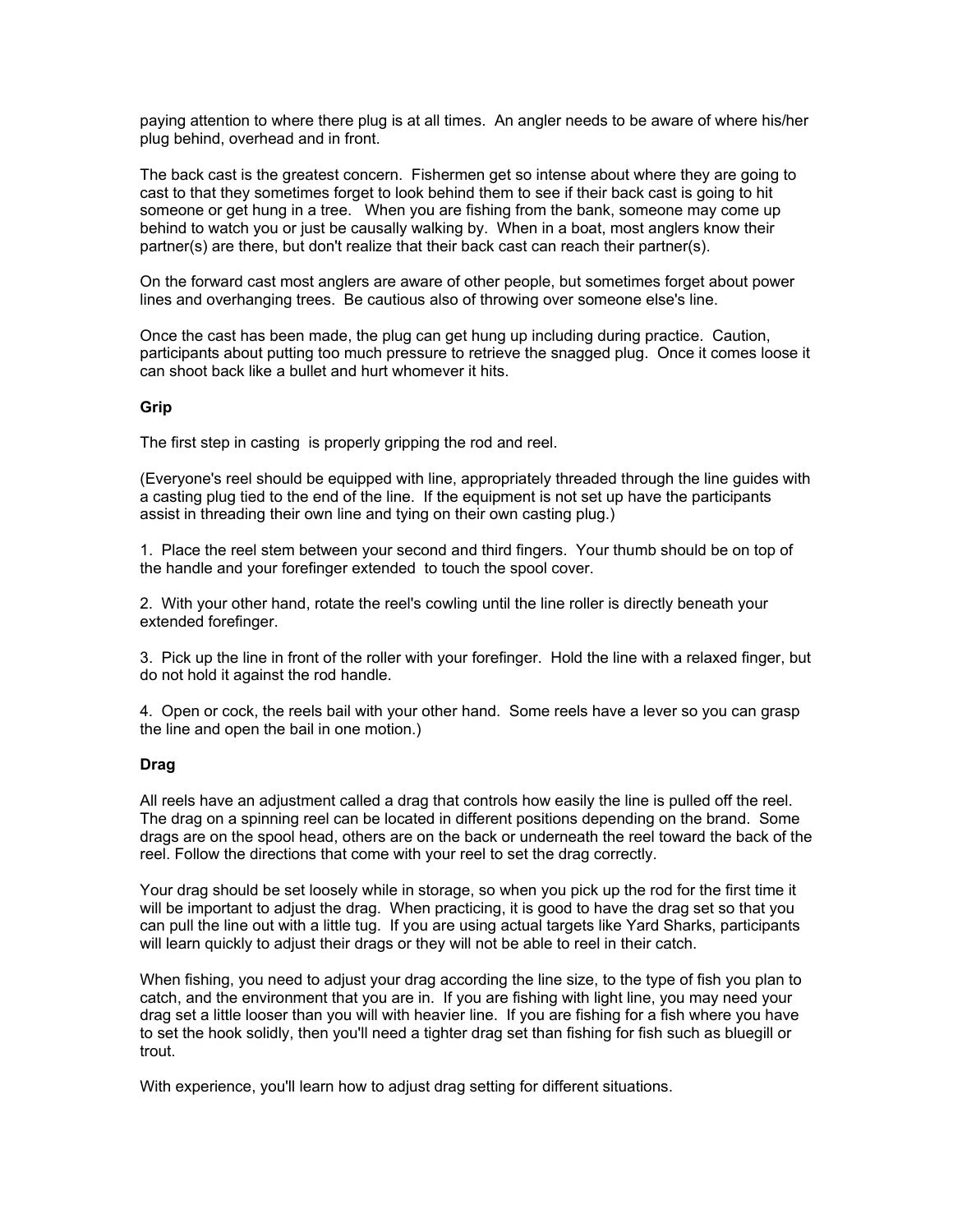# **Overhead Cast**

The overhead cast is the most basic cast that can be used at all times, unless branches or other obstructions are in your way, or someone/something is directly behind you.

#### **Stance**

The most comfortable stance for a right-handed caster is to face the target, take a quarter turn to the left, so that your right shoulder is pointed toward the target. Place your right foot slightly ahead of your left with the weight on your left foot. When casting, your body weight should be shifted to the right foot. Reverse the procedure for a left hand caster.

#### **The Cast**

a. Hold the rod so that the tip is at eye level with the shaft centered on the target. Center the rod on target with tip at eye level. Your elbow should be close to, but not touching your body; your forearm, in line with the rod.

b. With a smooth upward motion, start the cast by raising the hand almost to eye level, pivoting at the elbow so that the forearm and rod come to a vertical stop.

c. When the rod reaches the vertical position, the weight of the lure will cause the rod to bend to the rear. As it does, bring the rod immediately forward in a crisp downstroke with the forearm, applying only the slightest wrist emphasis.

d. Line is released from the forefinger at the starting point (or between 1 and 2 o'clock). The correct release does take some practice. If the lure goes straight up into the air, you released the line too soon; if it takes a nose-dive at your feet, you let go too late.

e. Follow through by lowering the tip of the rod slightly as the lure takes flight and the line flows through the guides.

f. As the lure nears the target, you can slow the speed to prevent overshooting the target by bringing your forefinger back toward the spool to create friction against the uncoiling line. This is called feathering. To stop the lure completely, touch the spool rim with your finger.

## **Retrieval**

Even if you make a perfect cast it is important to place your finger on the edge of the spool and lift the rod tip as you turn the handle to engage the line pickup. This will help prevent slack line build-up on the spool When fishing with a buzzbait that you want to keep on the surface, you may want to stop the lure by turning the reel handled to engage the line. This way you can begin your retrieve automatically and the buzzbait does not sink. However, be sure you do not get a loop in the line as it winds on the reel.

Unlike bait-casting, you do not switch hands, but use the hand that is already free to make the **Retrieval** 

When you retrieve the your bait, you have the choice of having the anti-reverse in lock or unlock position. The lock position immobilizes the crank handle, except when you want to take line in. The unlock position, allows you to take line in but also allows you to reel backward and let line out. Many people prefer to leave it in the lock position and let the drag do all the work when they get a fish. However, fish that can make a quick dart or turn such as a smallmouth or silver salmon will often times break the line. A good angler can anticipate the pull and backwind as the fish makes its move. You have a much greater chance of catching a large fish on light tackle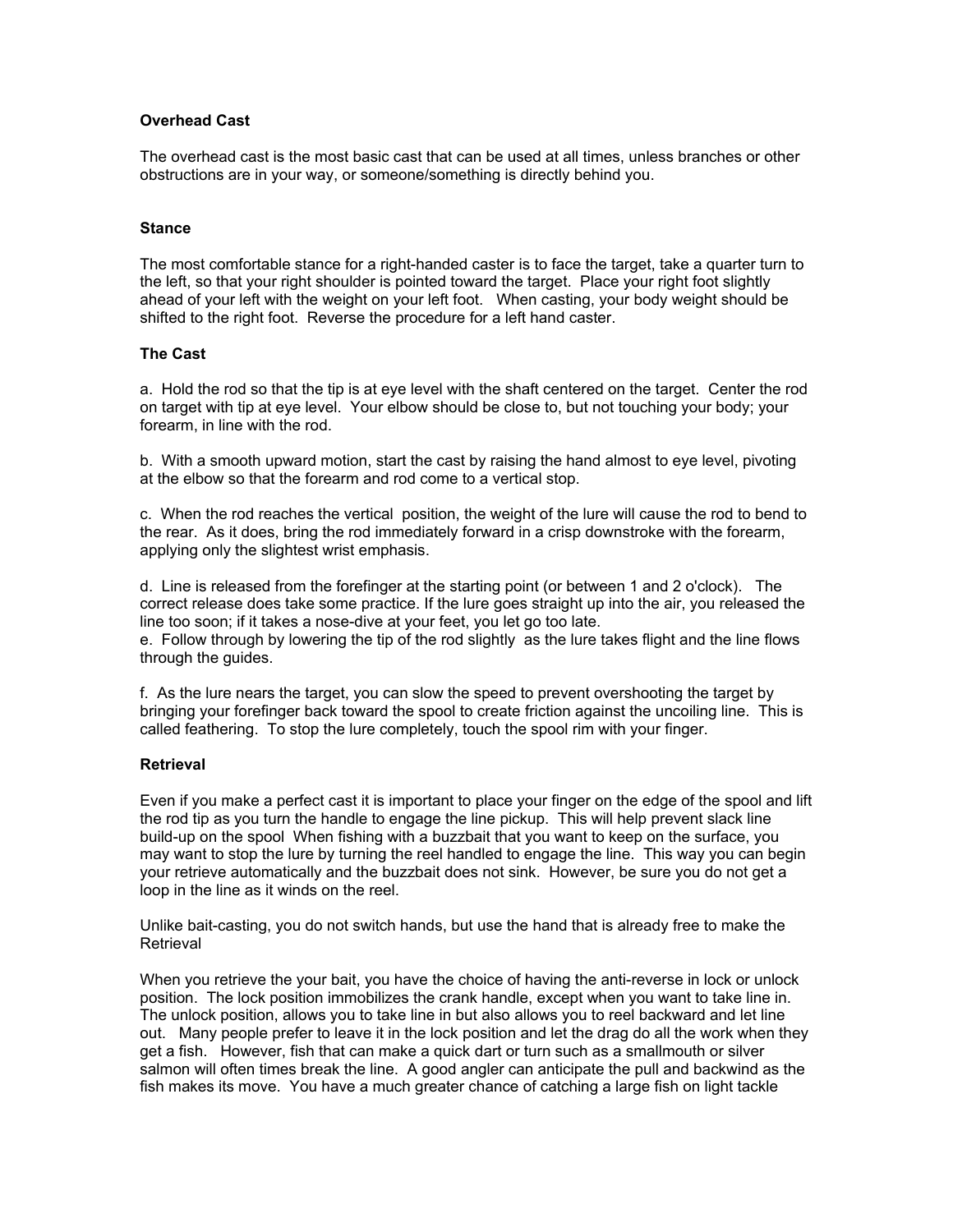using this method. However, if you get an extremely large fish and you loose control of the reel handle, the loose handle can do some damage to your hand.

## **Other Casts**

The overhead cast can be done with one or two hands. See which is most comfortable for yourself. To adjust the distance of your cast with a one-hand cast while your plug is in the air depress the button to slow the plug. To stop the plug completely, fully depress the button and allow the plug to drop on the target.

The overhead cast cannot be used in all situations and anglers are encouraged to learn a side cast, flipping, and pitching. You utilized the same grip as explained in this lesson, but the stance and arm action are the essentially the same for all types of casting and spinning gear. See other casts under the Bait-Casting Lesson for advanced casting methods.

#### **Avoiding Line Problems**

Follow the steps as you close the bail on your cast. However, a loose loops may slip by anyway. Therefore always keep an eye on your spool for any loop and remove immediately. Leaving the loop in will result in a major snarl later on if you don't. To remove the loop, open the bail, pull line off until you reach the loose loop, then straighten the line. If you can cast your line out to an area that won't get hung up, you can cast downwind. Rewind, using your thumb and forefinger to apply tension.

Drag slippage from fighting fish or hang-ups can cause twists in your line which will eventually cause your line to continually loop. If you are fishing from a boat, you can take your lure off your line, open the bail and trail 50 to 75 yards of line behind the boat for about five minutes. This will straighten the line.

**Catching Fish On Shore**. As part of each casting lesson, include a section on how to appropriate use the equipment to catch a fish C feel the bite, set the hook and reel in the fish. This exercise allows you to help anglers correct any problems.

**Is the line tight?** Teach the angler that they must have a tight line in order to Afeel the bite.@ With the line loose, tug lightly on the angler=s line. Can he/she feel anything? Have angler tighten line, then tug again. Can they feel the difference?

**Set the hook**. Teach the angler how to set the hook. This time when you tug on the line, ask the angler to set the hook. In most cases, only one sharp snap of the rod is needed to set the hook on a fish. Do not let the casting plug fly out of your hand! Review with the angler if he/she has done it properly and do again until he/she gets it right. You may want to discuss that you set the hook a little differently depending on the fish you are trying to catch. They won=t have to set the hook very hard on bluegill or trout, but will have to use a little more force when setting the hook on a bass.

**Reel in the fish**. Remember, as the fish, you are a bluegill or a bass, not a whale. Be careful that you do not ruin the rod and reel. Begin by having the angler reel you in. Watch to see that they have the rod tip up and that they are using the rod to help fight the fish. Is the drag set correctly? You may have to help them adjust the drag. Return to the angler as many times as necessary to assist them make adjustments. Do they have the correct grip on the rod handle? With the casting plug in your hand, run away from them. It is very important to tell them not to reel while the fish is running away so it won=t twist their line. Explain, that their drag is set so that line will come out when the fish makes its run. Let the fish make its run and do not reel, but be prepared to reel once the fish stops so that the line does not go slack. They need to always keep their line tight. Run toward the angler and ask them to try to keep the line tight.. Run to each side and show them how to adjust the rod direction. As they get you close to Ashore $@$  discuss how they